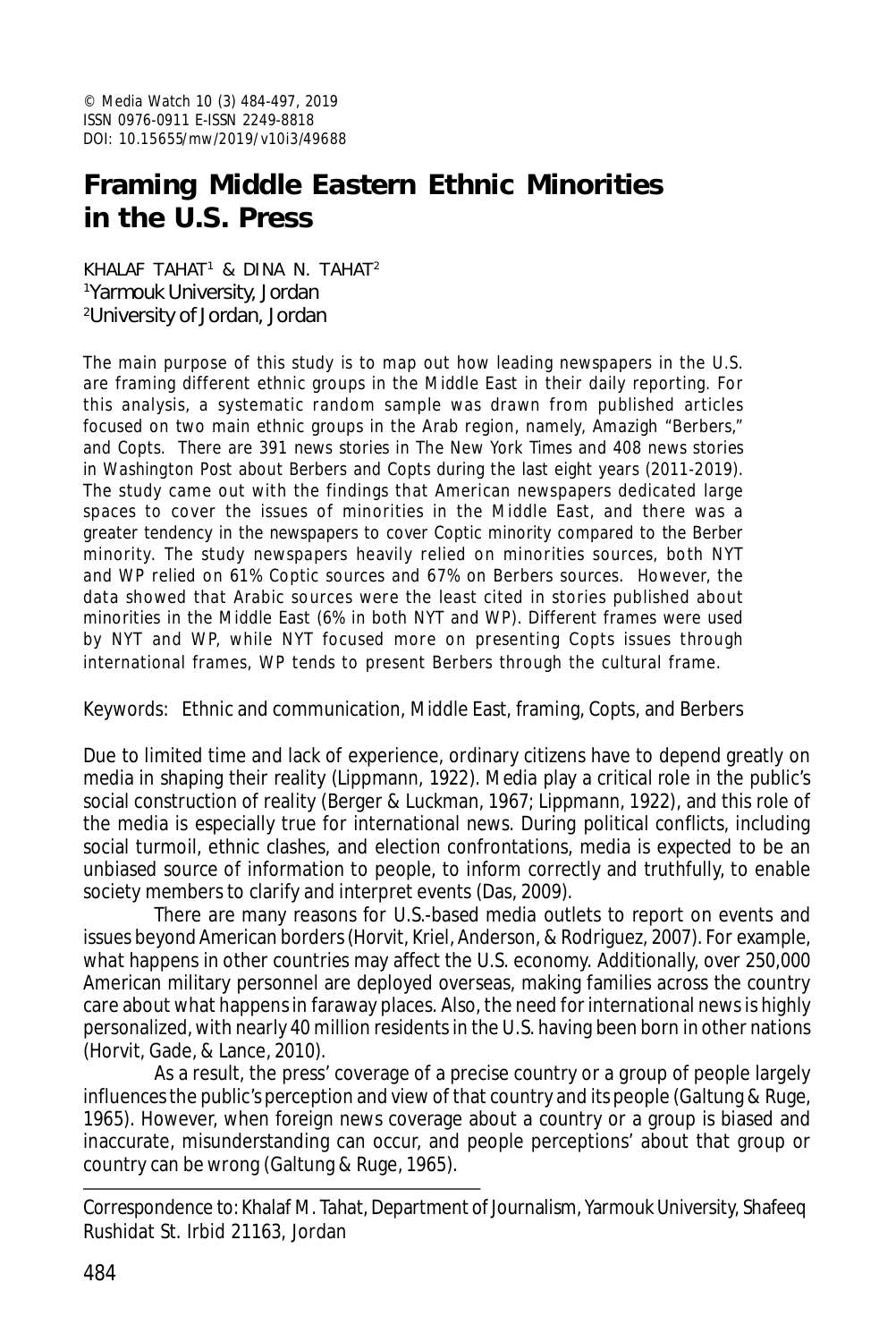The Middle East is "home to numerous groups that are distinct from the majority because of their religious beliefs, ethnic roots, cultural identities, and territorial nationalism" (Kumaraswamy, 2003, p. 245). In the Middle East countries, like other countries, minorities can experience discrimination, marginalization, etc. While most of these ethnic minorities are struggling to develop their national identities, "most of the states tended to ignore, belittle or undermine the existence of ethnic, national and religious minorities" (Kumaraswamy, 2003, p. 244). Many ethnic groups are living beside the Arab majority in the Arab region in the Middle East. For example, the Middle East has many religious and ethnicities groups, including: Copts, Maronites, Alawis, Druze, Kurds, Circassians, Turkomans, Jews, Armenians, Assyrians, Circassians, Assyrians, Berbers, Persians, Zoroastrian, Bahai, Shia, Azeris, Gilaki, Mazandarani, orthodox, Balouchis, and Lurs (Kumaraswamy, 2003).

The main purpose of this study is to map out how leading newspapers in the U.S. present different ethnic groups in the Middle East in their daily reporting. The study will provide a better understanding of the patterns and trends of Western media coverage on minority issues in the Middle East. The study will provide a comprehensive view of framing literature, and updated view of the mainframes used to cover minorities in the Middle East, the degree of attention paid to minority issues in the Middle East, and whether the media coverage presents the voices [quoted sources] of these minorities inside the published news stories.

Currently, no study has examined how the Western media portrays minority groups in the Middle East. Most studies on the Middle East have focused on the Arabic issues (e.g., Abunimeh & Masri, 2000; Adams & Heyl, 1981; Asi, 1981; Batrafi, 1997; Ibrahim, 2009; Mousa, 1984). In addition, this study comes as a response to other scholars' calls (e.g., Downing & Husband, 2005) that more studies need to be conducted to explore the roles played by the media in "shaping attitudes and framing understandings of difference in the multi-ethnic world" (Downing & Husband,2005, p. 145). Scholars from different parts of the world bemoan and lament this situation [lack of studies] and call for more research on media and ethnicities around the world. Thus, this study aims to add to the body of literature about ethnic communication, which is "rarely researched," and in respect to which "there is a huge amount of research to be done (Downing & Husband, 2005, p. 51). This study aims to provide scholars in political science, sociology, ethnic communication, journalism, and human rights activists a deep descriptive of non-Arab ethnicities groups that live the Middle East (Bensahel & Byman, 2004).

Amid the dramatic developments of the Arab spring in the Middle East and the Muslims Brotherhood took power in most Arab Spring countries (e.g., Egypt, Libya, Tunisia, and Morocco), the study expected that the U.S. media would pay much attention to ethnic groups issues in the Middle East. Also, the study expected to see that American newspapers will tend to rely heavily on cultural frames than any other frames.

#### **Literature Review**

The literature review is divided into four main parts. Part one gives an overview of the minority groups under the study [Copts, and Berbers]. Part two reviews Framing theory. Part three discusses how Western media presented Middle Eastern issues in its coverage. Part four addresses interethnic issues in media coverage. Finally, research questions and hypotheses will be presented.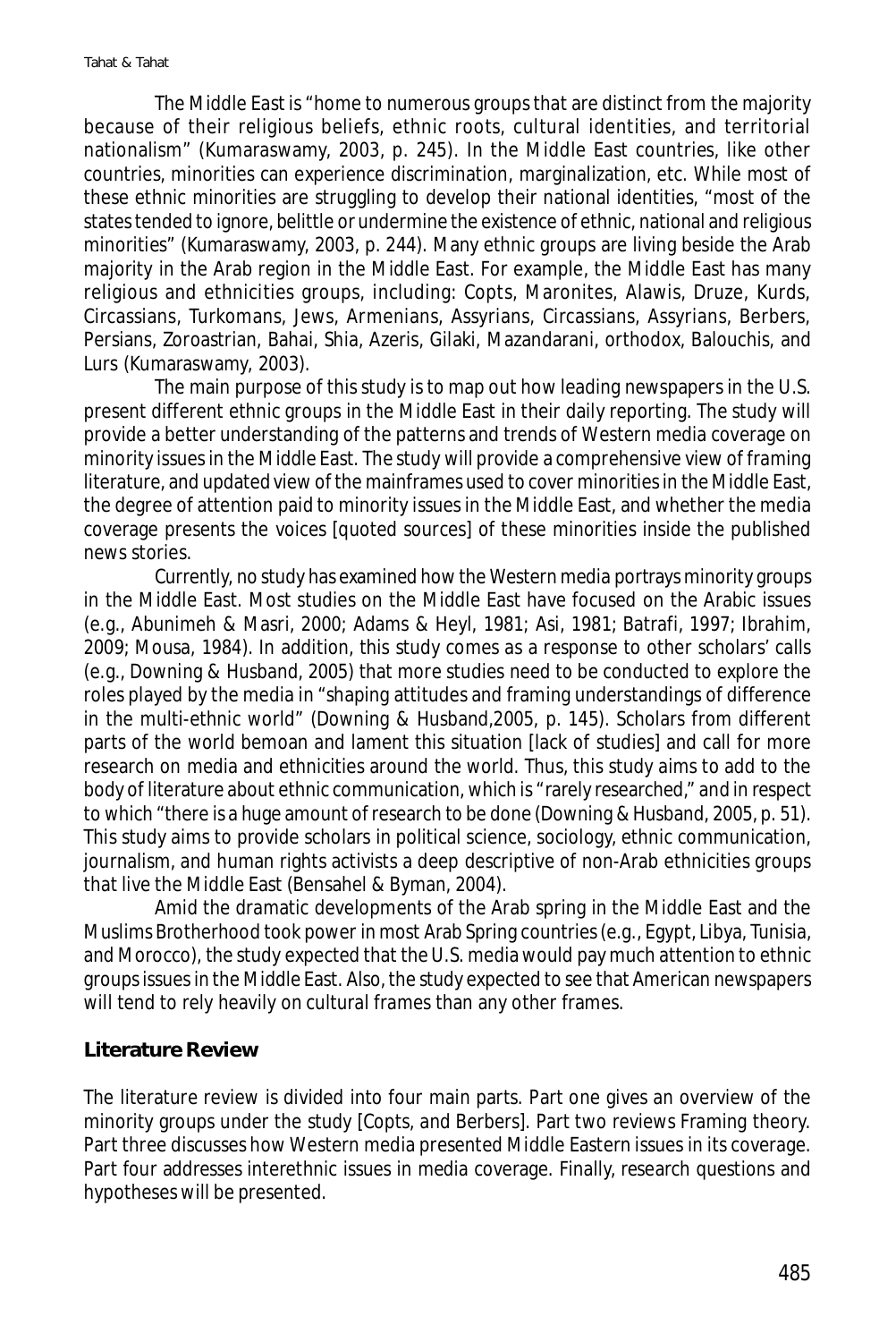### Non-Arab Ethnic Groups

The Middle East has many groups from different religious backgrounds and ethnic roots that have lived side by the Arabs side for many centuries with Arab (Kumaraswamy, 2003). These ethnic groups have suffered from different kinds of practices by the Arabs, such as ignoring their ethnic identity, forbidding members of these ethnic groups from using their languages in schools, as well as discrimination, marginalization, etc. This study focuses on main ethnic groups in the Middle East: Copts, and Berbers. The following paragraphs shed some light and give an overview of each of these ethnic groups.

*The Berbers***.** The Berbers inhabit North Africa, and during the 11th century, they founded the town of Marrakesh as their capital; then the Berbers conquered all the Maghreb from the Gulf of Syrte (Libya) to the Atlantic (Angelfire website, n.d). After the Arabs and the Ottomans invaded North Africa during 16th and 17th century, and then France, who occupied North Africa in the 19th century, they divided it into the current different countries (Morocco, Algeria, Libya, and Mauritania) (Angelfire website, n.d). After independence, the new regimes in Morocco, Algeria, and Tunisia were able to reassert their Arabic heritage, fueling an undercurrent of Berber dissatisfaction with Arab hegemony (Angelfire website, n.d).

Today, the population of Amazigh (Berbers) is estimated to be up to 50 million people (The Phoenician International Research Center, 2013). They make up 40% of the Moroccans populations and about 25% of the Algerian population (BBC, 2012). Amazigh have suffered from different kinds of discriminatory practices related to their culture and ethnic identity. Amazigh have always emphasized their heritage as Berber. They also identified with the African culture, not Arabic (BBC, 2013). The local Arabic governments in these North African countries refused to register Amazigh given names (Human Rights Watch, 2010). In Libya, for example, the Amazigh experienced all forms of repression and marginalization and were deprived of all their rights. Also, in Libya, they were treated as criminals, and the Libyan government did not consider them members of their country (BBC, 2012).

*The Copts***.** The Copts are regarded as the largest religious group in the Middle East, and they consist of 10-16% of the population of Egyptians (Zeidan, 1999). While the Coptic Church estimates the people to be 15-18 million, the Egyptian government estimates the Copt population as up to 5 million (Ahram Online, 2012). The roots of the sectarian conflict between Copts and Muslims goes back to the beginning of the 1970s due to the rise of Islamism during the reign of Al Sadat, president of Egypt at that time (Bayat, 2011). Copts during this religious conflict were subjected to various forms of oppression for the Egyptian society, including arresting, burning and destroying their churches, shops, and homes, attacking, and killing (Bayat, 2011; Mahmood, 2011).

Discrimination and marginalization from Egyptian society are the main grievances of Copts in Egypt (Elsasser, 2010; Mahmood, 2011; Zeidan, 1999). For example, Copts have a feeling that the Egyptians don't consider them as equal citizens, and their patriotism has always been called into question (Bayat, 2011; Elsasser, 2010). Besides discrimination practices, Copts have suffered from some restrictive laws, which are related to their religious issues including the lack of permits for building new churches, marriage affairs and interreligious conversion and confiscation of Coptic Waqf lands for Islamic purposes (Mahmood, 2011; Zeidan, 1999). Giving an overview of these two major ethnic groups in the Middle East leads to a discussion of the importance of framing theory, which will be used to explain how media portray these ethnic groups.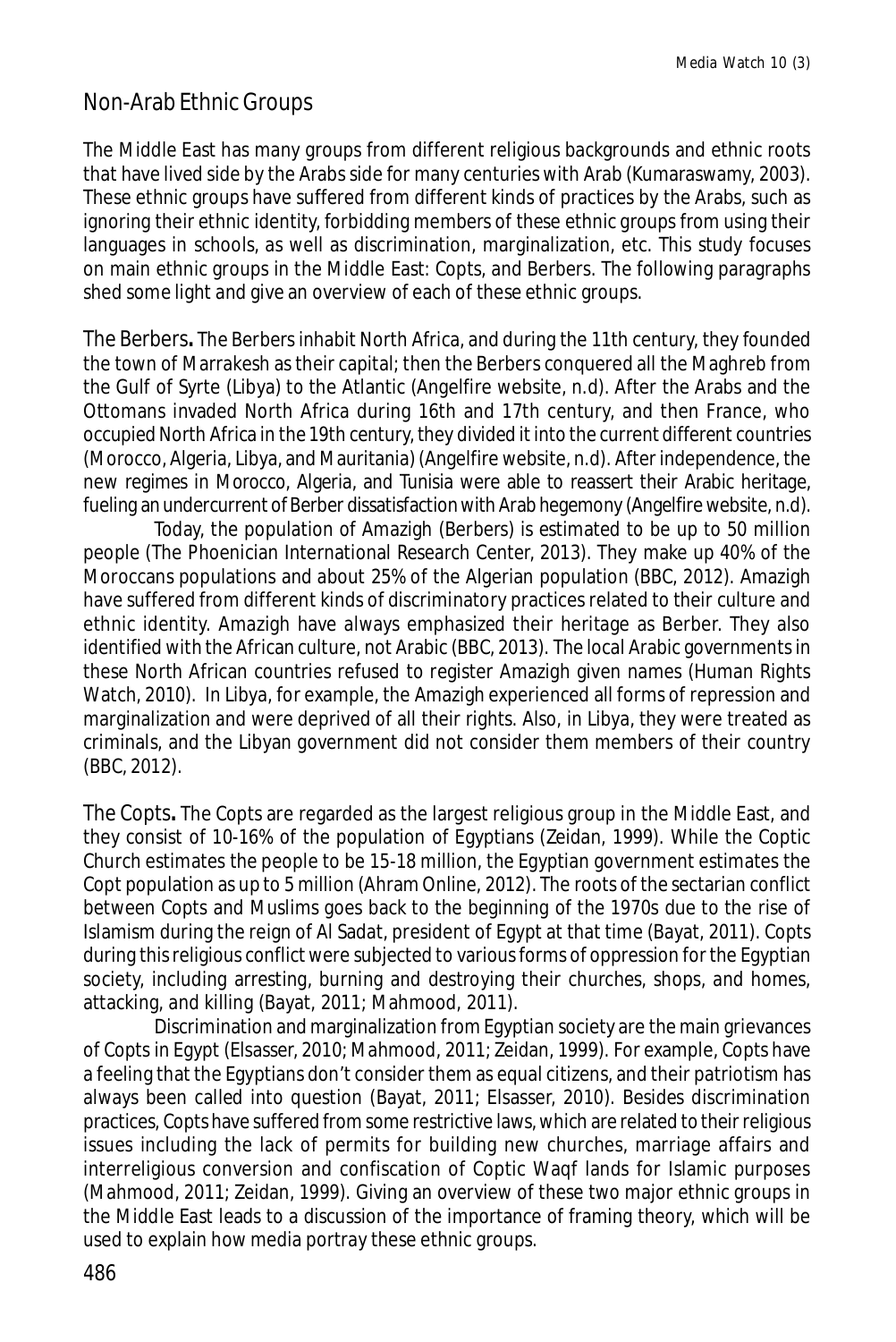## Framing Theory

Entman (2004) defined framing theory in mass communication as "selecting and highlighting some facets of events or issues and making connections among them to promote a particular interpretation, evaluation, and solution," (p. 5). In an attempt earlier to define framing, Scheufele (2000) defined the practice of media setting frames for the mass audience as the process of conveying the salience of attributes of issues (p. 298). Scheufele's interpretation for the word "salience" was rooted in Entman's (1993) explanation which said salience in this context means "making a piece of information more noticeable, meaningful, or memorable to the audience," (p. 53). Paraphrasing Entman (1993) who originally explained what "to frame" means, McCombs, Llamas, Lopez-Escobar, and Rey (1997) defined framing as "the selection of a small number of attributes for inclusion on the media agenda when a particular object is discussed," (p. 704). McCombs et al. also echoed Entman's description that framing theory is the second level of agenda-setting theory, where the public's attention is first drawn to a particular object. Yioutas and Segvic (2003) said, "framing and agenda setting are socio-psychological processes," dealing with how messages are constructed and how they are presented (p. 570).

Framing theory can help researchers understand how international media cover events across the world. The frames used (or not used) will influence how audiences understand events. Also, framing theory highlights whether or not media present the voices of specific groups. In this case, the theory will be used to see whether or not American media present the voices [sources] of these two ethnic groups in their stories by coding the sources that have been quoted in the published news stories. Framing theory leads to talk about the importance of source concept.

*Source-Attribution Frames* Sources are the people who provide journalists with different information (Shoemaker, & Reese, 1996). Sources impact on the content of media when they withhold information or lie or providing usable information(Shoemaker & Reese, 1996). The U.S. newspapers depend heavily on government sources during the coverage of the war on Iraq (Dimitrova & Stromback, 2005). Most of the war on Iraq's coverage on CNN, ABC, CBC, and Al Jazeera relied on official governments' representatives more than other sources (Aday, Livingston, & Hebert, 2005). Emad and Fahmy (2008) examined the online coverage of the Iraq war in the English and Arabic language Al Jazeera websites by content analyzing prominence of news stories, use of sources, and tone of coverage. They found that the reporting on both sites relied heavily on the U.S. and Iraqi officials' sources in covering the conflict. They found that both news Websites most frequently relied on Iraqi official sources (34%) and the U.S. official sources (28%).

Similarly, Ryan (2004) concluded that the editorial writers relied heavily on official government sources as they constructed their frames; most of them were U.S. government leaders, as well as officials serving in Middle Eastern governments, European governments; however, President Bush, Secretary of Defense Donald Rumsfeld, and Secretary of State Colin Powell, were mentioned more than other officials.

Meanwhile, during the 1980s and 1990s, "terrorism experts" became the predominant category of expert commentators in *The New York Times'* articles about terrorism events, while the months after 9/11 saw a flood of new categories of experts, particularly those drawn from security firms (Stampnitzky, 2005). This study will use a source attribution frame to see to what extent media coverage reflect the voice of these minorities in their daily coverage. Talking about media frames and source attributions lead to discuss what are the most important issues in the Middle East that Western media used to report on in the past.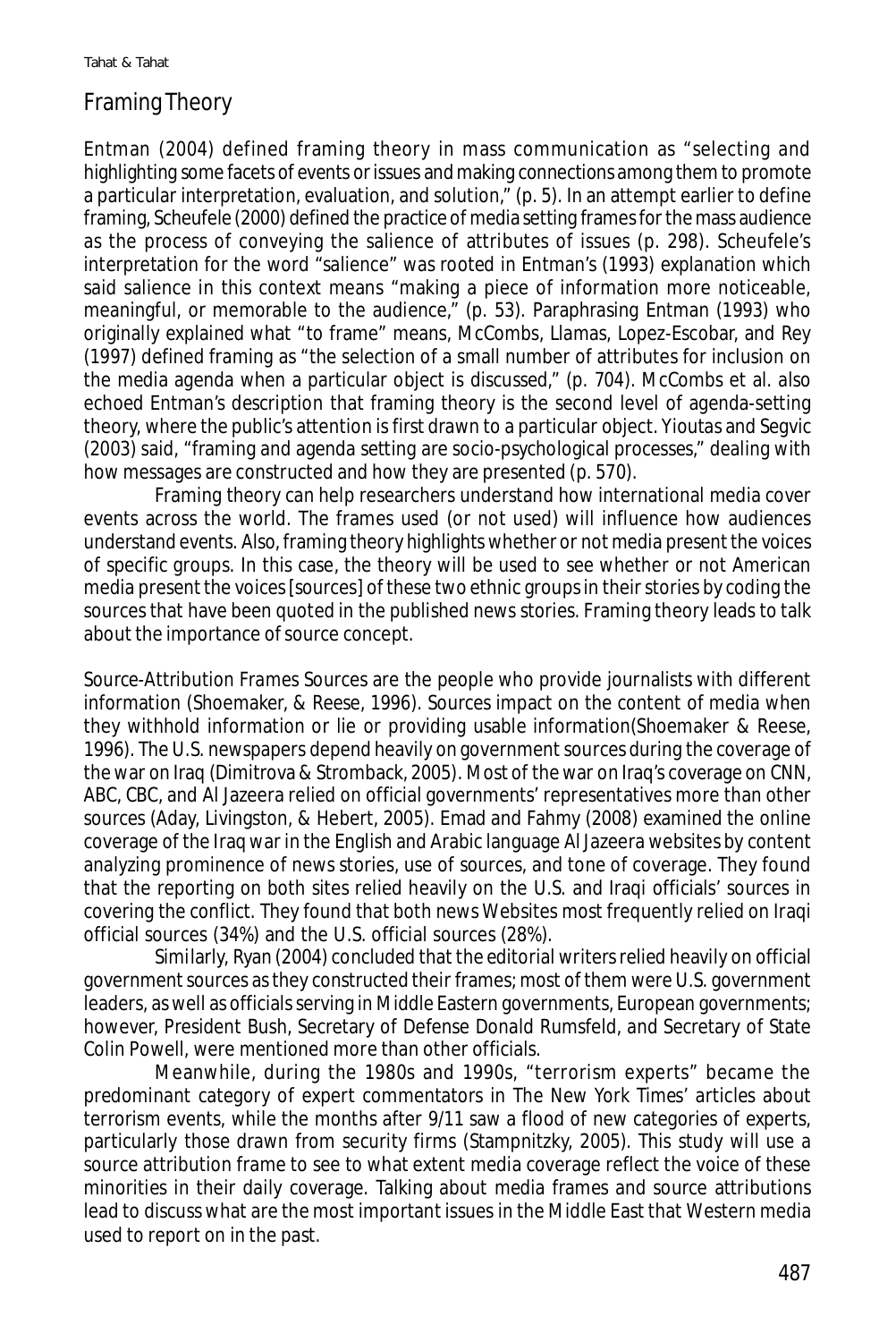## Middle East Issues in Western Media

There is a continuous focus on Middle Eastern issues in Western media, including poverty, wars, human rights, and crises, and most media coverage has presented these issues in a negative way, and rarely anything is said about its positive experiences, in terms of development, politics, or society (Jarjour & Chahine, 2007). Many media scholars have studied American news and how it reports issues in the Middle East. Over the last century, Western media have paid much attention to specific issues in the Middle East including the Arab-Israeli conflict, peace settlement with Israel, Islamic fundamentalism, Gulf War, human rights issues, democratic issues in Arab countries, press freedom and expression, Arab unity, Iraq sanction, terrorism and 9/11, and business issues (Abunimeh & Masri, 2000; Adams & Heyl, 1981; Asi, 1981; Bararfi, 1997; Ibrahim, 2009; Mousa, 1984; Suleiman, 1988).

From 1947 to 1971, *New York Times* (NYT) portrayed Arab issues in its coverage, which was found to be limited and negative. In his study, Mousa (1984) analyzed the *Time*'s coverage of Arab issues and found that NYT presented people in the Middle East and their issues during this period in a negative way. NYT ignored the fact that Arabs were fighting to get their independence from imperialistic states, and thus, the coverage was distorted and presented from a Western viewpoint. In two different studies, Suleiman (1988) analyzed eight American newspapers, and Bararfi (1997) analyzed the content of three American newspapers about the conflict and violence between Arabs and Israel in the Middle East. Both found that Arab perspectives were ignored and if presented, not fairly and objectively. During the 1970s, the Middle East was presented prominently in the headlines and newscasts in major American media TV networks and newspapers (Adams & Heyl, 1981). Adams and Heyl (1981) analyzed the content of American TV networks during 1972-1980. They found that four events were the focus of the American media at the time, in particular, Saudi's decision of stopping exporting the oil to the west, and the 1973 war between Arab and Israel. Also, they focused on the U.S media at the time on the Iranian-American crisis because of the hostages in the American embassy at Tehran, and the Egyptian President, Mohammed Al Sadat's visit to Israel in that time. However, Asi's (1981) analysis of the content of American TV networks found that Al Sadat's visit to Israel was presented positively before, during, and after the visit. At the same time, the analysis found that other Arab counties were presented negatively. In general, signing a peace agreement with Israel in 1977 resulted in more favorable coverage about Egypt by American media.

Shaheen (1981) investigated the network documentary of portrayal issues about Saudi Arabians in the 1980s. He found that this network presented Saudi society issues in vivid detail as overwhelmingly negative and stereotypical. In this study, the Saudi Arabians were most frequently associated with oil, wealth, and extravagance, and their affluence was framed as a threat to American society. In the same study, Shaheen found that Saudi women were shown as shrouded in black veils and forbidden to drive; images of gas lines in America were followed by commentary about Saudi society still being essentially tribal. After the collapse of the Soviet Union, Islam became the focus of coverage in western media. Islam has viewed as a global threat to the west (Ibrahim, 2009). In their analysis of *The Times* of London, *The New York Times*, the *Los Angeles Times* and the *Detroit Free Press* from 1988 to 1992, Sheikh, Price, and Oshagan (1995) found that coverage was slightly more negative than positive, and the majority of articles about Muslims centered on crises, conflicts, and wars.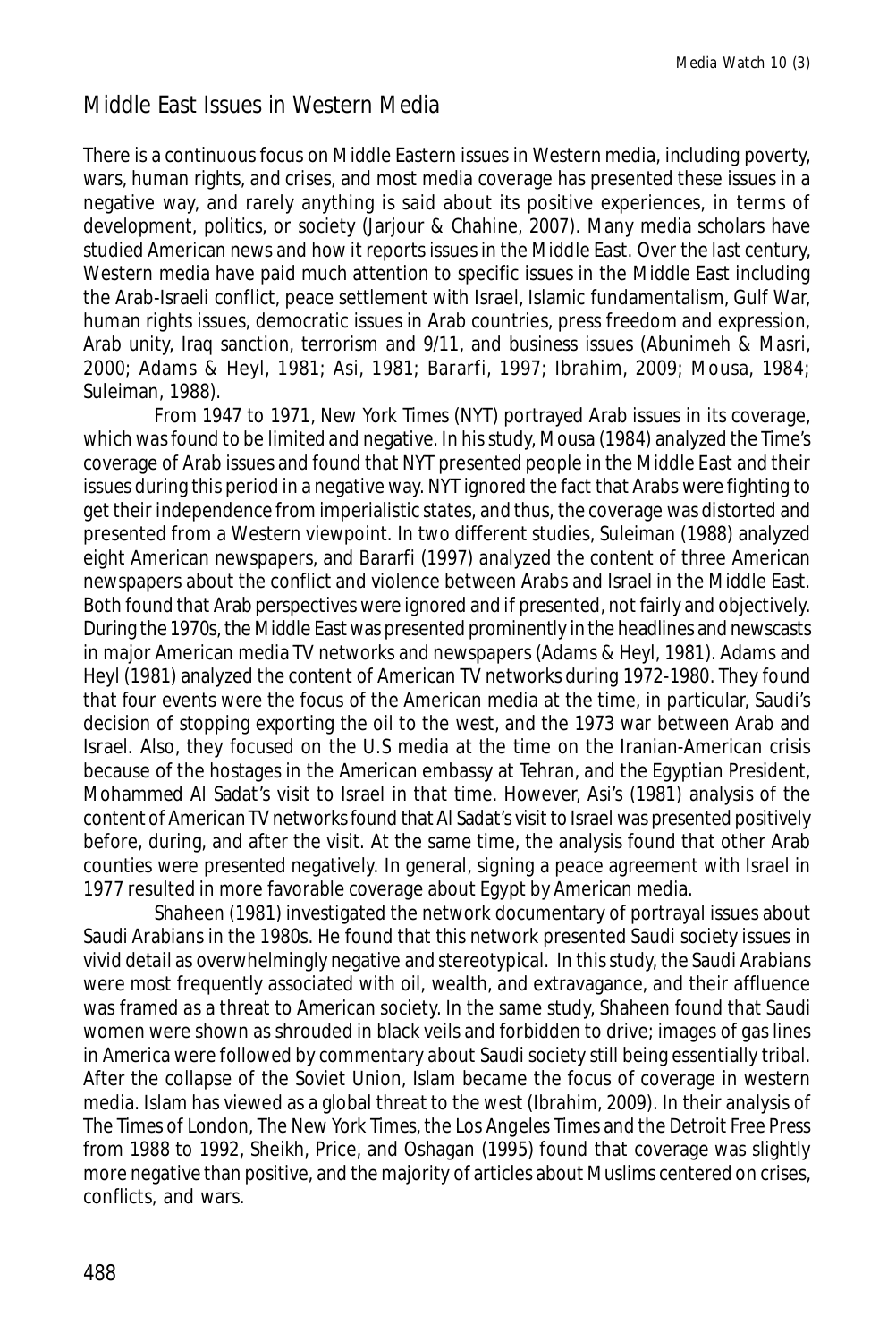Issues such as a Middle East economic decline, the myth of Arab unity, growth of the Islamic extremist groups, lack of democracy, human rights, and a peace agreement between the Israelis and Palestinian were the most reported issues in *Time* magazine and *Newsweek* magazine between 1990 and 1993 (Hashem, 1997). The researcher found that the coverage for the first two years was mostly negative for both magazines.

The sanction on Iraq during the 1990s was another issue reported in U.S. media coverage. According to the analysis of leading newspapers for their coverage of Iraq during 1998 to 1999, Abunimeh and Masri (2000) found that the media in its daily coverage underestimated the effects of the western sanction imposed on Iraq for many years. Western media ignored the impacts of this sanction on Iraqi people, and personified Iraq in one person, like Saddam Hussein.

Ghareeb (1983) conducted in-depth interviews with 17 reporters, columnists, foreign correspondents, editors and State Department correspondents, all of whom covered the Middle East and work in leading newspapers in U.S. Most journalists in this study agreed that there was a clear bias against Arab in their media coverage, especially after the oil embargo in 1973. Ghareeb mentioned that cultural bias was the most important reason standing behind journalists' bias against Arabs.

Recently, only a few studies have been published and focused on the role of media, digital, and traditional ones, during the underway events in the Middle East, "The Arab Spring." These researches focused on analyzing the content of media and how these media outlets reported Arab Spring in their coverage, and on the importance of media as a key tool in making a political change (Hamdy & Gomaa 2012). Majdi (2011) analyzed 5,935 news stories from *U.S. Today*, *Wall Street Journal*, *New York Times*, *Washington Post*, and *Los Angeles Times* from December 2010 to September 2011. He found that the leading American newspapers tend to frame these Arab revolutions positively, and frame Arab protester as pro-democracy defenders. Also, Hamdy and Gomaa (2012) in their analysis of different Egyptian newspapers (semiofficial newspapers, Independent newspapers, and social media posts) found that "social media used a human interest's frame defining protests as a revolution for freedom and social justice" (p. 195).

Overall, the previous studies paid much attention to what issues in the Middle East brought media coverage attention to political, economic, religious, and other social issues. However, no single study pays attention to the situations of minorities or ethnics groups that live in the Middle East. Only Arab issues got the attention of western media. Thus, this study came to fill the gap of other important ethnic issues in the Middle East, namely, non-Arab minorities and how they are presented in the western media. Discussing the importance of ethnic issues in the Middle East leads to discuss the literature on media research on ethnic conflicts.

#### Media and Ethnic Conflict

Conflict frame has been used in media coverage about ethnic groups around the world (Adeba, 2011; Raju, Jagadeswari & Dissanayake, 1984; Yani, 2009). Some of these studies tend to present peace and reconciliations solutions (Raju, Jagadeswari, & Dissanayake, 2984), and other used different types of frames, conflict frame was one of them (Adeba, 2011).

Raju, Jagadeswari, and Dissanayake (1984) analyzed the content of different magazines and newspapers from both Indian and Pakistani media and compared their coverage of the Indo-Pakistan conflict. Results show that the newspapers and the magazines under the study tend to adopt a positive tone and expressions and are more oriented to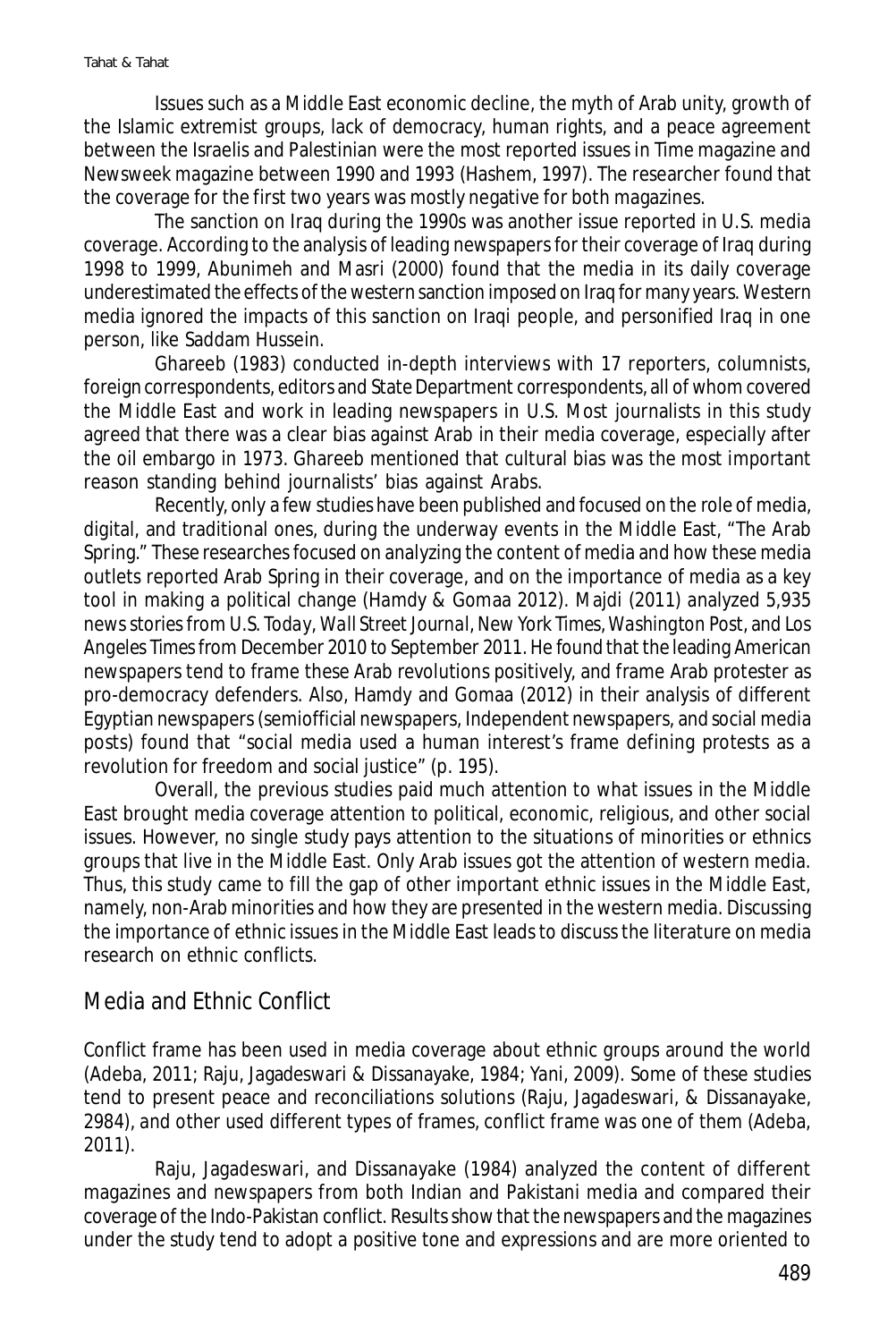report peace and reconciliation frames. The findings of the study show that none of these newspapers or magazines on both sides (Pakistan or India) support or prefer to present their governments' hostile policies against each other's government.

In their descriptive analysis study on the amount of media coverage of the ethnic conflict in three Pakistani daily newspapers, Iqbal, Shair, and Saami (2010) found that Pakistani newspapers are aware of the sensitive problems that face the Pakistani society by projecting conflict in its daily coverage. The findings indicate that less than half of the published news stories (45%) were on sectarian conflict, over third (35%) on political conflicts, and about a fifth (20%) on ethnic conflicts.

In Indonesia, Yani (2009) analyzed the content of two leading Indonesian newspapers, [*the Kompas* and *Republika*] and how both of them reporting the religious conflict between Christians and Muslims. The results show that both newspapers framed the conflict differently. While the *Republika* supported Muslims' interests in its coverage, *Kompas* defended the Christians' interests. Also, the findings revealed that *Kompas* tend to emphasize conflict resolution to end the war; Meanwhile, *Republika* promotes violence trends in its coverage.

Adeba (2011) analyzed 290 published news stories from two Canadian newspapers [*the Globe and Mail* and *the Toronto Star*] to study how both of them frame of the Darfur conflict in Sudan. In *the Globe and Mail*, according to the findings, the Darfur conflict was presented in a military frame, while in *the Toronto Star*, the conflict in Darfur was framed in violent terms. Adeba used six types of frames, including Diplomatic intervention, military, humanitarian, violence, international ambivalence, and Canadian inaction.

In his study, Hussain (2918) sought to analyze how the media narratives of the same events of framed differently by different newspapers, and to investigate the press coverage of the violent incidents in India. The study adopted three framing techniques. The overall coverage patterns clearly indicate the gradual increase of coverage of conflict events in Indian State of Assam by the national and regional press. Also the regional media extensively uses conflict and human-intersts frames as well as attribution of responsibility frame, the national media focuse on the conflict and consequences frams the most.

More recently, Kabi and Nayak (2019) in their study which aimed to evaluate the role of media in conflict situation in Northeast of India. The researchers used mixed methods of content analysis backed up with interviews with journalists. The findings indicated that 57% of journalists showed that the newspapers play a onstructive role in reporting conflict; so the role of media in general found to be effective and resonalbe in such conflict situations.

Taken together, this literature on media and ethnic conflict indicates that no single study can tell how international media presented minority groups in the Middle East. However, this study will use some of these variables.

#### **Research Questions and Hypotheses**

Here are the main questions that will be asked in this study:

- **RQ1:** To what extent do the *New York Times* and *Washington Post* pay attention to Copts and Berbers' issues in their daily coverage's?
- **RQ2:** To what degree media coverage's of the two newspapers reflect the voice of these two ethnics groups?
- **RQ3:** What are the dominant frames used to portray these ethnics groups?
- **H1:** There are significant differences between study newspapers, and the frames were used in reporting Copts and Berber's topics.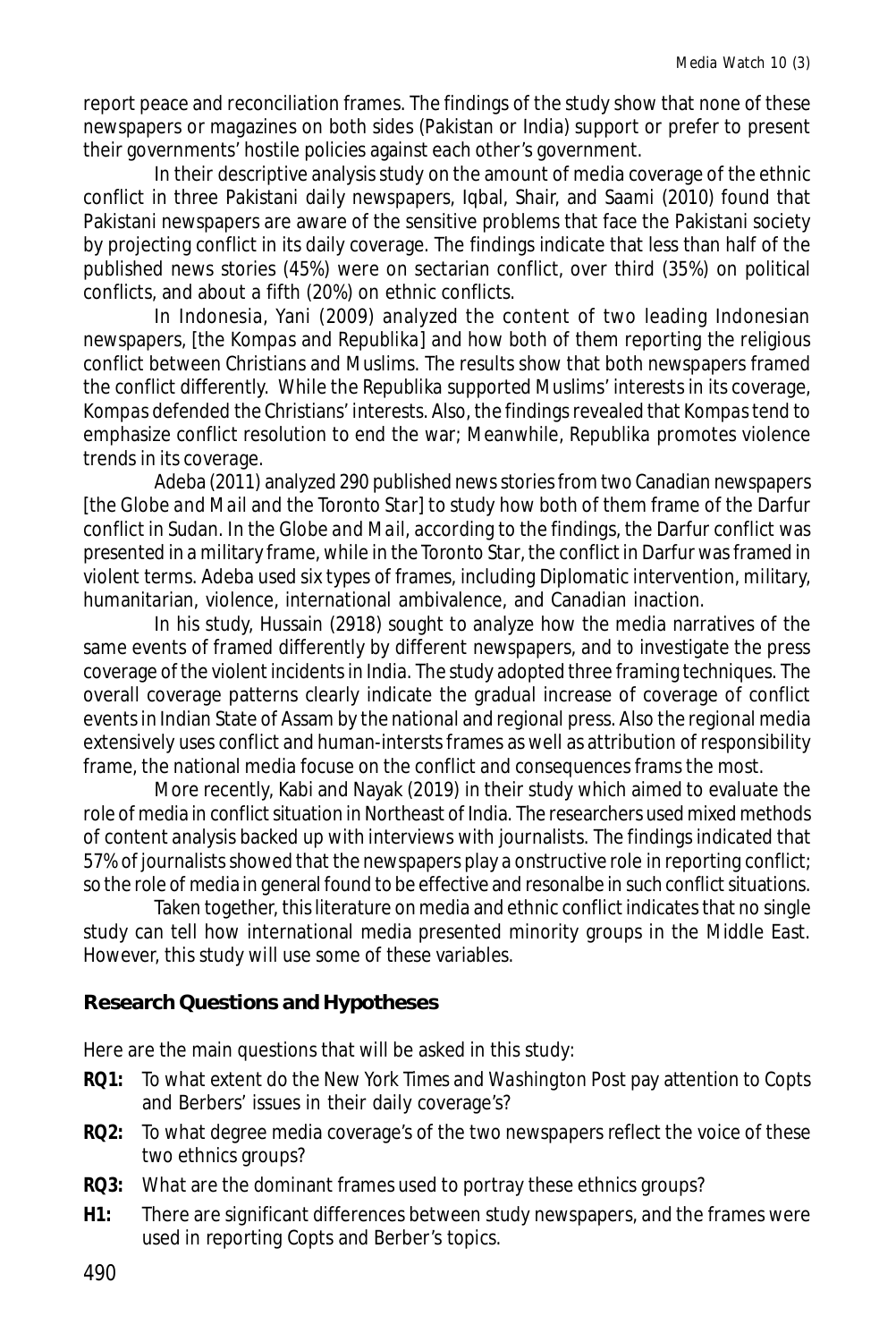#### **Method**

This study seeks to examine the main trends of the *New York Times* and *the Washington Post* coverage of ethnic groups in the Middle East. The time frame of this analysis includes the written articles appearing in both *The New York Times* and *The Washington Post* since 1st January 2011 to the end of 2018. This time frame witnessed escalations and dramatic developments impact greatly on these two ethnicities groups, for example, Muslims Brotherhood took over the power in Egypt in 2012, and the Amazigh language was recognized to be taught in the Moroccan public schools since 2001 (Ali, 2012).

To answer the above research questions, a content analysis used in this study. For this analysis, the study focused on two main ethnic groups in the Arab region, namely, Amazigh "Berbers," and Copts. These groups were chosen because they are the largest ethnicities groups live for a long time in a region dominated by Arab people. Also, these minorities groups were chosen because they deploy different areas in the Arab region. The Phoenician International Research Center (2013) estimated the population of Amazigh (Berbers) up to 50 million people. Today, the Amazigh are found in Morocco, Algeria, Tunisia, Libya, and Egypt. Finally, Copts are regarded as the largest Christian groups in the Middle East (Zeidan, 1999).

Framing content analysis used to answer the research questions. Content analysis is defined as a "research technique for the objective, systematic, and quantitative description of the manifest content of communication" (Berelson, 1952, p. 120). Similarly, Wimmer and Dominick (2011) defined content analysis as "a method of studying and analyzing communication in a systematic, objective, and quantitative manner to measure variables" (p. 156). This method, used in journalism and mass communication researches to describe media content, compare media content to the real world, and to assess the image of particular groups in society (Wimmer & Dominick, 2011).

The *New York Times* and *the Washington Post* were chosen for the analysis because of their prominence as national news sources for the readers, and their reputation as the most reliable and popular news sources for world and domestic events, their great ethnic diversity in their readership, and because their depth coverage of international news (Case, 1998; Cohen, 1961; Davison, 1976; Craber 1980; Weiss, 1974).

Lexis Nexis was searched using the search terms "Berbers," and "Copts." In the beginning, all news stories were read closely to see if they match the sampling of the study. However, repeated news stories were excluded; for example, when there are two news stories with the same headlines and date of publishing, one of them was excluded from the list. Also, briefs news that does not include any details about the events reported on were excluded. As well, irrelevant news stories to the issues of analysis, "minorities." A roster of the stories that meet the sampling criteria was created for each ethnic group and was ordered by date of publishing. Systematic interval random sample was used. During the study period, there are 391 news stories in the *New York Times* distributed, 262 news stories about the Berbers and 129 stories about the Copts. Also in the same period, there are 408 news stories in *Washington Post* 214 of them about the Berbers and 194 about Copts. The researchers decided to draw180 stories from both newspapers (46% of the total stories in NYT and 44% of the total stories in the *Washington Post*). The sample was divided between 100 stories from each newspaper about the Berbers and 80 stories from each newspaper about Copts for analysis purposes. Intercoder reliability was tested by using Holsti formula, and the agreements between coders found high in different variables (frames 0.86, the extent of coverage 1.00, sources 0.92).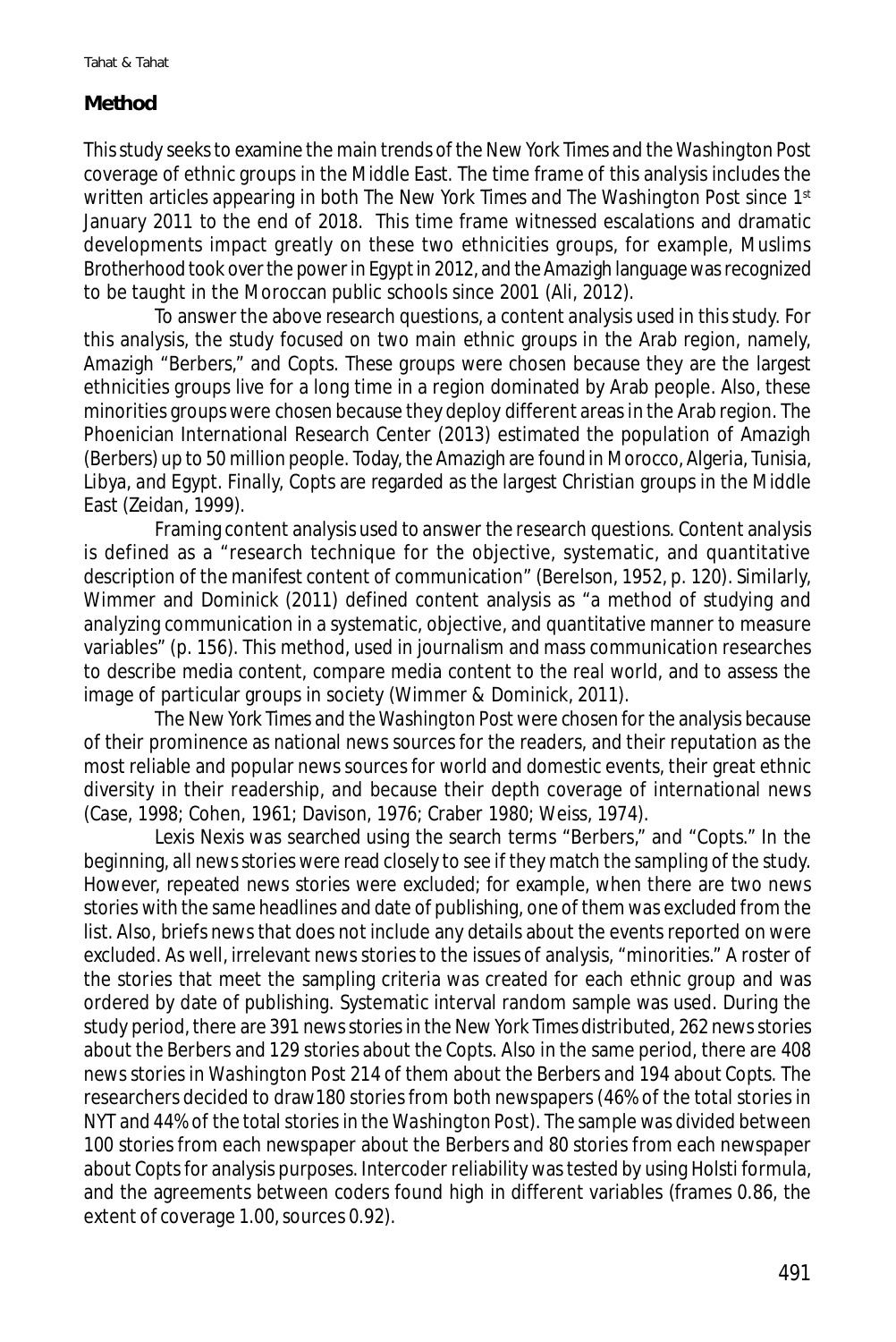## Variables Definitions

The following variables will measure the content of each news story in both the *New York Times* and the *Washington Post*.

*Frame.* Associates with how/how newspaper represents an object or a situation. This study adapted Jasperson and El-Kikhia (2003)'s frames: Official, and humanitarian. An official frame refers to news frames concerning support for the government and political leaders in a country, including national unity and public support for the government. Humanitarian frame focus on the victims of the civil strife, notably the suffering and damage caused during political unrest against ethnic groups, its people, and their interests (Jasperson & El-Kikhia, 2003). However, the researcher and based on his close reading to some news stories that related to the topic of the study proposed two other frames, International frame, and cultural frame. International frame focuses on world leaders' responses to the situation**.** Cultural frame refers to a news focus on ethnic groups' identities, arts, languages, weddings, and their customs and traditions. "Mixed" frame used in case the same news story combined more than one frame at the same time. Stories that use frames other than the above four categories were coded "other."

*The extent of coverage***.** Will be studied from the size of news items (measured by word count). This variable will have three dimensions: (i) Small coverage when the news story has less than 200 words, (ii) Medium coverage when news story has over 201 and less than 400 words, and (iii) Large coverage when news story has over 401 words.

*Source attribution "voices."* refers to the news sources directly quoted in a news story. To measure this variable, five categories were used: Western sources (are not Copt, Berber or Arab source), Copt source, Berber source, Arab source, and mixed sources. The category of the source here is based on the ethnicity the sources belong to. If two different types of sources have equal frequencies, then the first-mentioned will be considered as the dominant source.

#### **Results and Discussion**

To answer **RQ1**: To what extent do the *New York Times* and *Washington Post* pay attention to Copts and Berbers' issues in their daily coverage's?

Data from Table 1 indicated that the study newspapers paid great attention to the news of minorities in the Middle East. The study newspapers devoted large spaces to publishing topics related to minorities (Copts and Berbers) during the study period. Where the newspapers published a total of 189 journalistic works of which 370 (53%) media articles are a large size (more than 400 words), followed by medium-sized topics 101 (28%), and finally 70 (9%) is a small size. This great interest in covering minority news in the Middle East can be explained by the news value of news about these minorities, and these minorities themselves have been the focus of attention for the international press and media. Practically during the study period, these minorities were living in an area controlled by Arabs and belonging to the Islamic religion, and these minorities were repeatedly targeted during the Arab spring period from other groups in the society in which they live. Several churches belonging to the Coptic sect in Egypt were subjected to several explosions and burning after the fall of the regime of Hosni Mubarak. In Libya, the Berber minority (Tamazight) was subjected to persecution and continued marginalization of their issues in the media of those countries. For examples of these events, during the Arab spring, women from Yazidi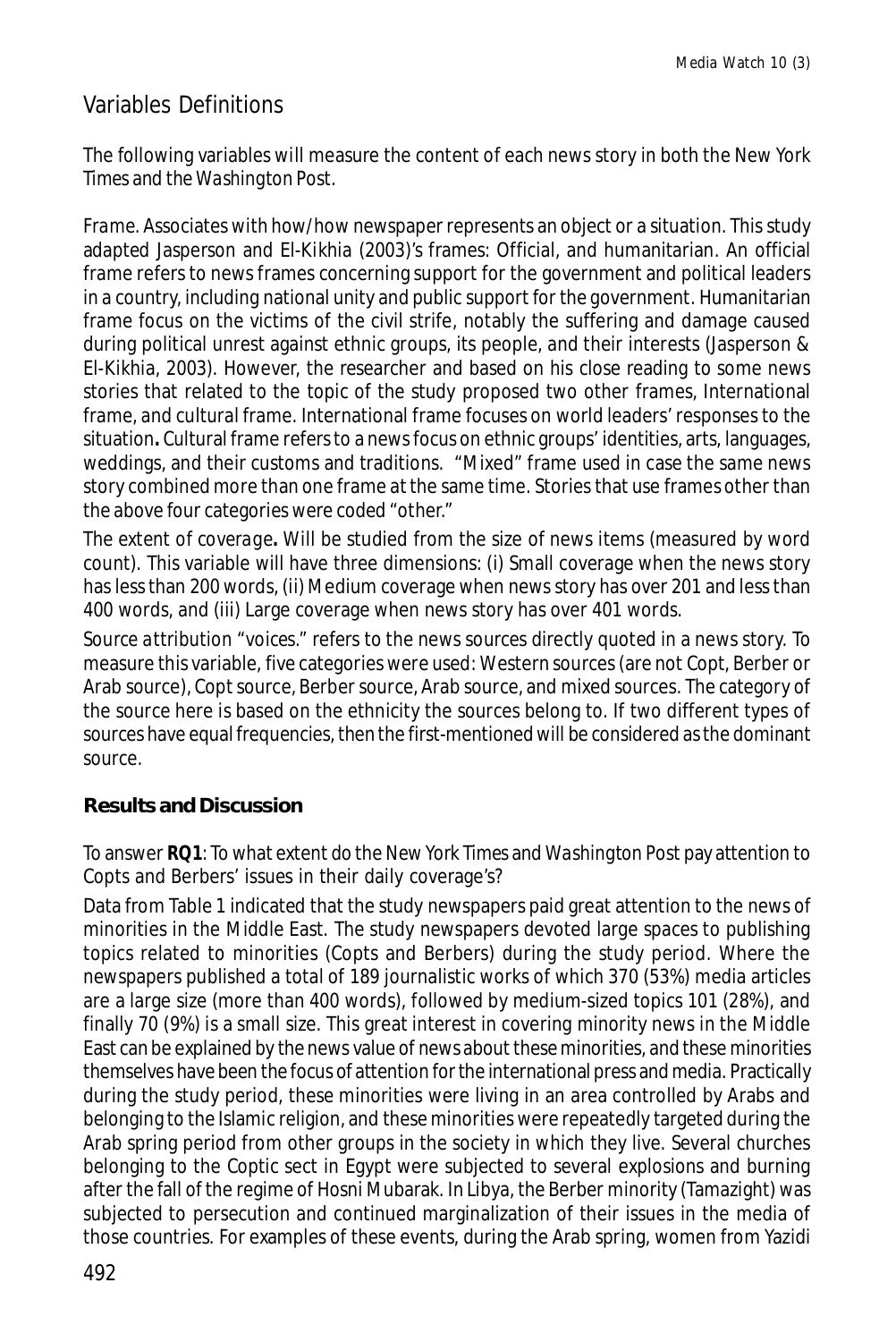minority live in North of Iraq were taken as sex slaves by Islamic State fighters. Another example, Coptic families were forced for displacement from their homes inside Egypt due to clashes with Muslims in a village against the backdrop of the construction of a church. Thus, the topics such as marginalization, discrimination, persecution, clashes, lack of justice and the sense of non-citizenship suffered by these minorities in the Middle East make them subjects of interest and extensive media coverage.

| extent |                | New York Times-NYT |                | <b>Washington Post-WP</b> |                |           |  |
|--------|----------------|--------------------|----------------|---------------------------|----------------|-----------|--|
|        | <b>Berbers</b> | Copts              | <b>Berbers</b> | Copts                     | <b>Berbers</b> | Copts     |  |
| Small  | 27 (27%)       | 14 (17%)           | 23(23%)        | 6(8%)                     | 50 (25%)       | 20 (12%)  |  |
| Medium | 30 (30%)       | 19 (24%)           | 31(31%)        | 21 (26%)                  | 61(30%)        | 40 (25%)  |  |
| large  | 43 (43%)       | 47 (59%)           | 46 (46%)       | 53 (66%)                  | 89(45%)        | 100 (63%) |  |
| Total  | 100            | 80                 | 100            | 80                        | 200            | 160       |  |

Table 1. The extent of converging the Copts and Berbers issues in U.S. newspapers

The data show that both study newspapers paid more attention to cover Coptic issues 63% together (66% in *Washington Post* and 59% in New York Times) more than Berbers topics 54% (43% in NYT and 46% in WP). All in all, In general, the study newspapers dedicated large spaces to cover the issues of minorities in the Middle East, and there was a greater tendency in the newspapers to cover Coptic minority compared to the Berber minority.

Table 2. The voice of Copts in news stories published about Copts issues in U.S newspapers

| Newspaper  | Copts    | Arabs  | Western  | mixed  | Total |
|------------|----------|--------|----------|--------|-------|
| <b>NYT</b> | 47(59%)  | 2(2%)  | 24(30%)  | 7(9%)  | 80    |
| <b>WP</b>  | 51(64%)  | 5(6%)  | 20(25%)  | 4(5%)  | 80    |
| Total      | 98 (61%) | 7 (4%) | 44 (28%) | 11(7%) | 160   |

Table 3. The voice of Berbers in news stories published about Copts issues in U.S newspapers

| Newspaper  | <b>Berbers</b> | Arabs  | Western  | Mixed | Total |  |
|------------|----------------|--------|----------|-------|-------|--|
| <b>NYT</b> | 61(61%)        | 9(9%)  | 21(21%)  | 3(3%) | 100   |  |
| WP         | 73(73%)        | 6(6%)  | 25(25%)  | 2(2%) | 100   |  |
| Total      | 134 (67%)      | 15(7%) | 46 (23%) | 5(3%) | 200   |  |

Given the data of Tables 2 and 3, they showed that the study newspapers by 64% gave the minorities the right to express themselves by talking about subjects related to them to the international public opinion.

The study newspapers heavily relied on minorities sources, both NYT and WP relied on 61% Coptic sources and 67% on Berbers sources. However, the data showed that Arabic sources were the least cited in stories published about minorities in the Middle East (6% in both NYT and WP).

When it comes to each newspaper, NYT relied heavily on Copts sources in reporting about their issues (59%) and depended on (64%) on Berbers sources when reporting about their issues. The Western sources come next (30%) in Coptic topics and 21% in Berber's topics, finally, the Arabic sources ranked third, about 2% in the Coptic topics and 9% in Berbers issues. As for the Washington Post coverage, it is also relied heavily on Berbers sources (73%), then on Western sources (21%), and finally on the Arabic sources (6%). The great reliance on minorities as a source of information in American newspapers can be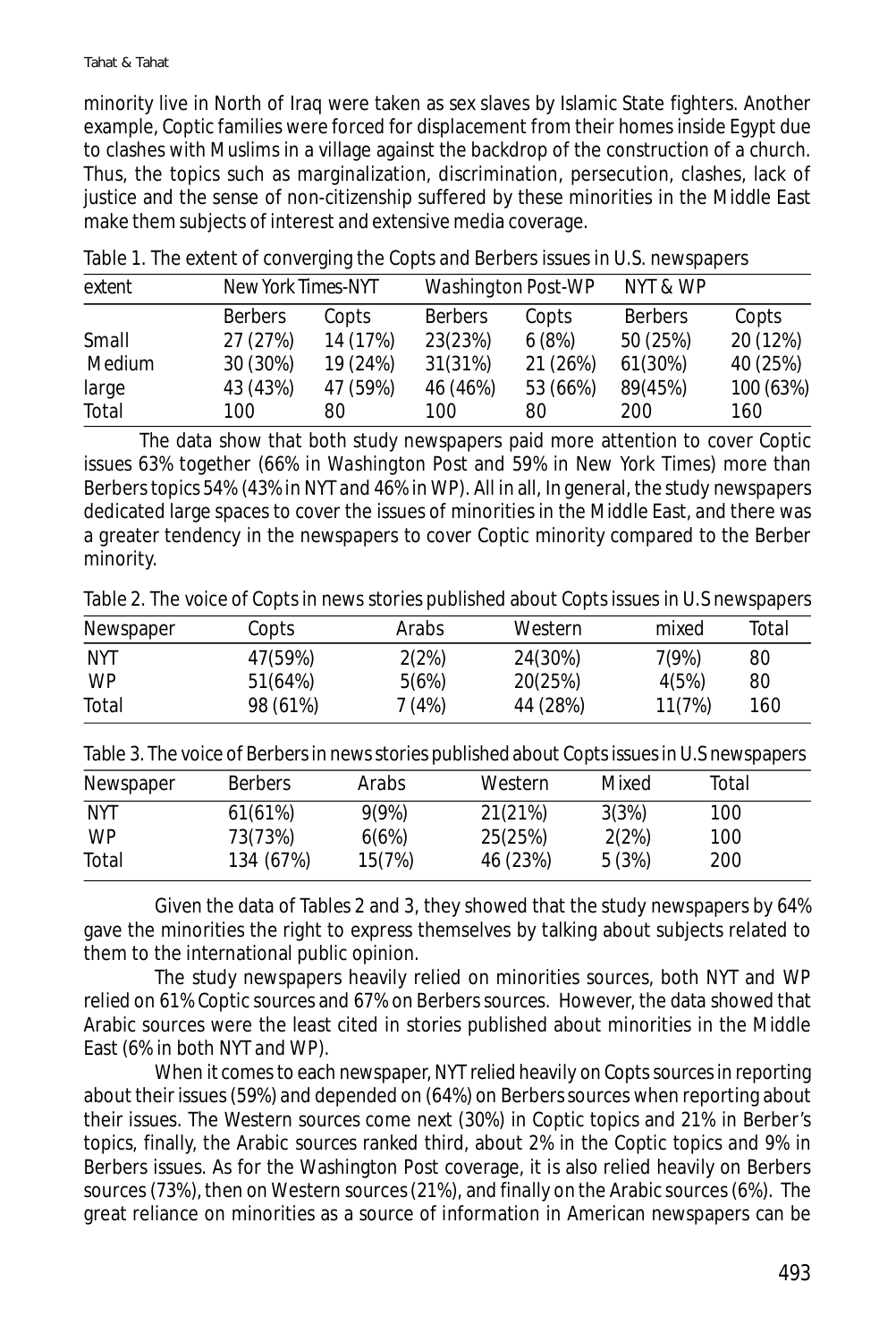explained by the fact that these newspapers believe in the principles of social responsibility theory. Journalists in the U.S media believe in the importance of representing the segments of society and minorities in their media coverage, especially the events related to these minorities. The fact is that access to these minorities is part of professional journalism based on objectivity, pluralism, accuracy, and balance. The other possible explanation is that these minorities live in a majority dominated by a large ethnic Arabs, and therefore these minorities suffer from marginalization to address its issues through media run by governments in the Middle East, whether it was an ethnic minority or religious one. Thus, the American media, including NYT and WP, is part of a free media institution which gives voice to the voiceless, including Copts and Berbers groups and other sects around the world.

| Frame         | New York TimesNYT |          | Washington Post WP |           |          | NYT & WP |          |
|---------------|-------------------|----------|--------------------|-----------|----------|----------|----------|
|               | <b>Berbers</b>    | Copts    | <b>Berbers</b>     | Copts     | Berbers  | Copts    | Total    |
| official      | 29 (29%)          | 7(9%)    | 31(31%)            | $9(11\%)$ | 60 (30%) | 17 (10%) | 77 (21%) |
| Humanitarian  | 11 (11%)          | 31 (45%) | 6(6%)              | 28 (35%)  | 17(8%)   | 59 (36%) | 76(22%)  |
| International | 14 (14%)          | 41 (51%) | 7 (7%)             | 37 (46%)  | 21(10%)  | 78 (49%) | 99(27%)  |
| Cultural      | 44 (44%)          | 1(3%)    | 52 (52%)           | 3(4%)     | 96(48%)  | 4(3%)    | 100(28%) |
| Others        | 2(2%)             | $0(0\%)$ | 4(4%)              | 3(4%)     | 6(4%)    | 2(2%)    | 8(2%)    |
| Total         | 100               | 80       | 100                | 80        | 200      | 160      |          |

|  | Table 4. The dominant frames used in U.S coverage of Berbers and Copts |  |  |
|--|------------------------------------------------------------------------|--|--|
|  |                                                                        |  |  |

Data from Table 4 indicate that American newspapers tend to present the minorities in the Middle East in its daily coverage from the cultural frame (28%), then the international frame (27%), followed by the humanitarian frame (22%), and the official frame was the least used (21%). However, by examining each newspaper, the Chi-square test shows that there are significant differences between types of frames were used in reporting minorities groups in the Middle between NYT and WP. The calculated *p*-value was less than 0.05 and found at level 0.001 at  $df = 4$ ; the Chi-square was 7.872. This means that each newspaper used different media frame in reporting each sect group in the study. While NYT tends to present Copts issues through international frame (51% of published stories about Copts in NYT) , then the humanitarian frame (45%), followed by official frame (9%), and finally the least frames were used in NYT in reporting Copts issues was the cultural frame (3%); however, NYT pictured Berbers through the cultural frames (44%), then official (29%), followed by international frame (14%), and finally the humanitarian frame (11%). On the contrary, the WP presented Berbers from cultural frames (52%), then official frames (31%), followed by humanitarian frames (6%). As for Copts in WP, it was framed through international frames (46%), then humanitarian (36%) and finally official (11%).

All in all, different frames were used by NYT and WP, while NYT focused more on presenting Copts issues through international frames, WP tends to present Berbers through the cultural frame. The fact that NYT addressed the Copts issues as political conflict and WP considers Berbers as a cultural identity. This simply of using different frames for different ethnicities in the Middle East by American newspapers shows the differences in media editorial policy among these newspapers.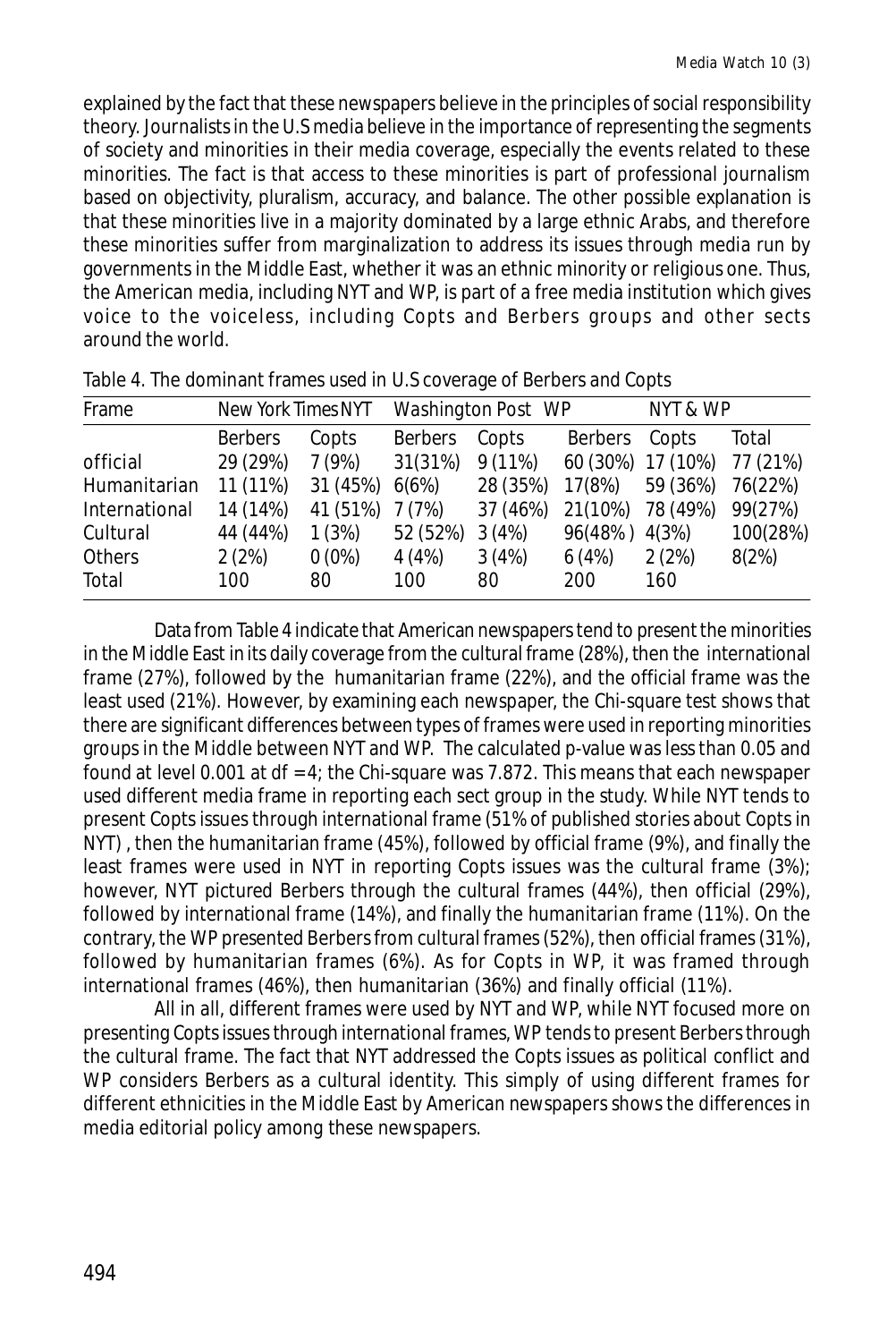#### **References**

- Abunimeh. A., & Masri, R. (2000). The Media's Spin on Iraq', in A. Arnove (ed.) *Iraq Under Siege: The Deadly Impact of Sanctions and War* (pp. 101-121). Cambridge, MA: South End Press.
- Adams. W.C., & Heyl, P. (1981). From Cairo to Kabul with the Networks, 1972 1980', in W.C. Adams (ed.) *Television Coverage of the Middle East*. Norwood, NJ: Ablex.
- Aday, S. Livingston, S., & Hebert, M. (2005). Embedding the truth: A cross-cultural analysis of objectivity and television coverage of the Iraq War. *Harvard International Journal of Press/Politics, 10*(1), 3-21.
- Adeba. B. (2011). A comparative analysis of the Darfur conflict in the Globe and Mail and the Toronto Star, 2003-2008. *Canadian Journal of Media Studies*, http://cjms.fims. uwo.Ca/issues/09-01/Adeba.pdf
- Ahram Online (2012, September 26). Egyptian Copts reject population estimate. Retrieved from http://english.ahram.org.eg/NewsContent/1/64/53839/Egypt/Politics-/ Egyptian-Copts-reject-population-estimate.aspx.
- Ali. S. (2012, September 12). Morocco expands Tamazight teaching. Retrieved from http:// magharebia.com/en\_GB/articles/awi/features/2012/09/12/feature-04.
- Angelfire website (n.d). The Berbers of North Africa. Retrieved from http:// www.angelfire.com/az/rescon/mgcberbr.html.
- Asi. M. (1981). Arabs, Israelis, and TV news: A time-series, content analysis, in C. Adams, (Ed.), *Television Coverage of the Middle East*. Norwood, NJ: Ablex.
- Batarfi. K. (1997). *Three American prestige newspapers' stand toward the Arab–Israeli conflicts: A content analysis of editorials*. Paper presented at the annual meeting of the Association for Education in Journalism and Mass Communication.
- Bayat. A. (2011). Christian-Muslims clashes after the revolution came as a surprise, after living as peaceful neighbors. Retrieved from https://www.aljazeera.com/indepth/ opinion/2011/06/201163904835903.html
- BBC Monitoring (2012, April 19). Algiers police break up rally advocating official status for Berber language.
- BBC Monitoring (2013, May 9). Tuareg asserts their Berber identity before the Algerian parlia ment.
- Bensahel. N., & Byman, D. (2004). *The future security environment in the Middle East: Conflict, stability, and political change.* Santa Monica, CA: RAND Corporation.
- Berelson. B. R. (1952). *Content analysis in communication research*. New York, NY: The Free Press.
- Berger. P. S. & Luckman, T. (1967).*The social construction of reality*. Cambridge, MA: Cambridge University Press.
- Case. T. (1998). Newspapers. *Advertising Age*, 69, S1.
- Cohen. B. C. (1961). Foreign policy makers and the press. In N. Rosenau (Ed.), *international politics and foreign policy* (pp. 56-81). New York, NY: The Free Press.
- Das. A. (2009. May). *Role of media in a political crisis*. Paper presented at E-Journal of the 7th AMSAR Conference on Roles of Media during Political Crisis, Bangkok, Thailand. Retrieved from
- http://citeseerx.ist.psu.edu/viewdoc/download?doi=10.1.1.542.3015&rep=rep1&type=pdf
- Davison. W. P. (1976). Mass communication and diplomacy. In Rosenau, J., Thompson, K.W., & Boyd, G. (Eds.), *World Politics*. New York: The Free Press.
- Dimitrova. D., & Stromback, J. (2005). Mission accomplished? Framing of the Iraq war in the elite newspapers in Sweden and the United States. *The International Communication Gazette 67*(5), 399-417.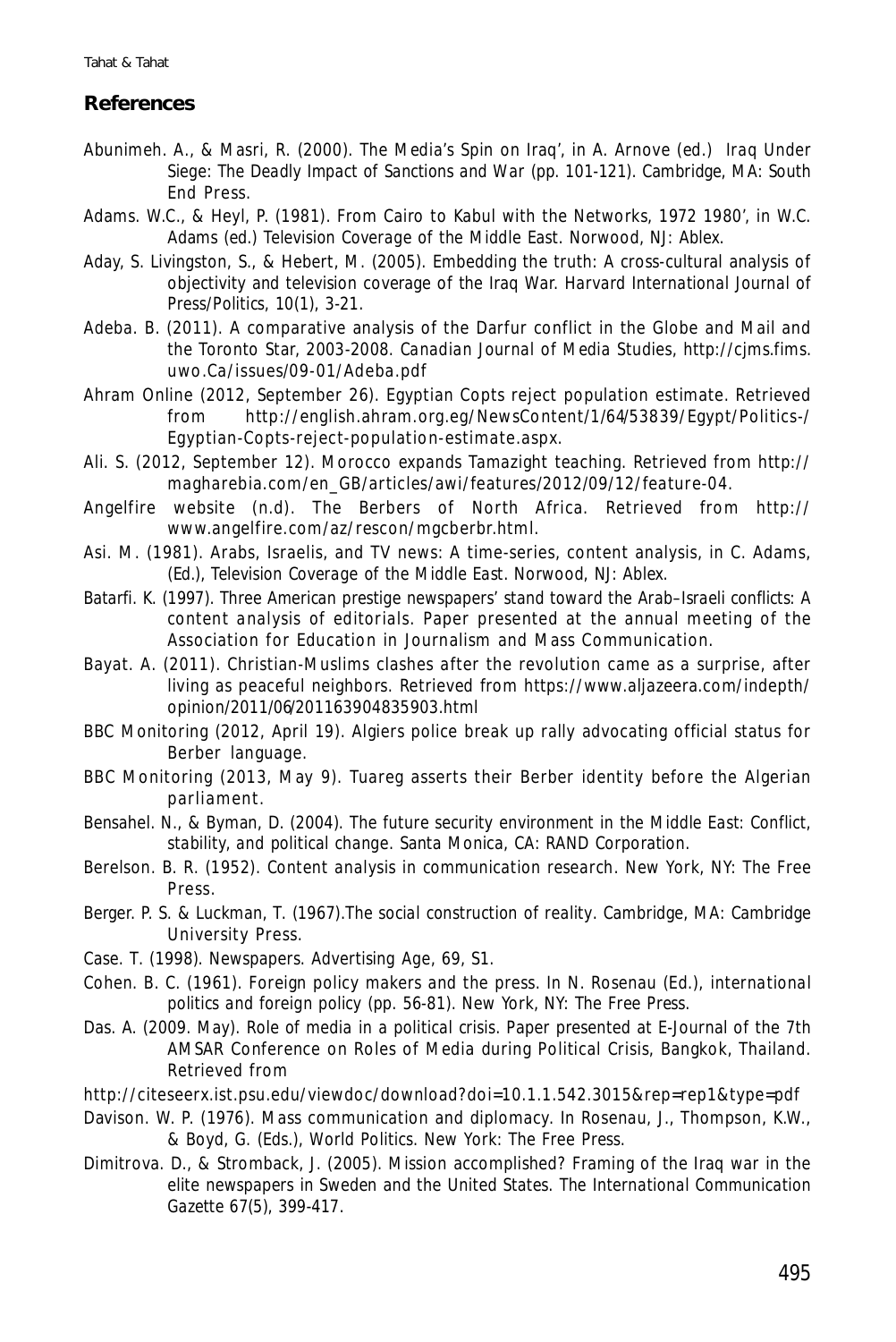- Downing. J., & Husband, C. (2005). *Representing Race: Racisms, ethnicities, and media.* Thousand Oaks, CA: Sage Publications.
- Elsasser. S. (2010). Press liberalization, the new media, and the "Coptic Question": Muslim-Coptic relations in Egypt in a changing media landscape. *Middle Eastern Studies, 46* (1), 131-150.
- Emad. M., & Fahmy, S. (2008). *The Iraq war on Al Jazeera Websites: Did the English and Arabic language users experience different online coverage?* Paper presented in the International Communication Division at the Association for Education in Journalism and Mass Communication, Chicago, IL.
- Entman. R. M. (1993). Framing: Toward clarification of a fractured paradigm. *Journal of Communication 43*(4), p.p. 51–58.
- Entman. R. M. (2004). *Projections of Power: Framing News, Public Opinion, and U.S. Foreign Policy.* Chicago: University of Chicago.
- Galtung. J. & Ruge, M. (1965). The structure of foreign news: The presentation of the Congo, Cuba, and Cyprus crises in four foreign newspapers. *Journal of International Peace Research, 1*, 64- 90.
- Ghareeb. E. (ed.) (1983) *Split Vision: The Portrayal of Arabs in the American Media*. Washington, DC: American-Arab Affairs Council.
- Hamdy. N., & Gomaa, E. (2012). Framing the Egyptian uprising in Arabic language newspapers and social media, *Journal of Communication 62* (2), pp.195-379.
- Hashem. M. (1997). Coverage of Arabs in two leading US newsmagazines: *Time* and *Newsweek*', in Y. Kamalipour (ed.) *The US Media and the Middle East*. Westport, CT: Praeger.
- Hussain. S. A., (2018). Media narratives from the margins: A framing analysis of press coverage of conflict-induced violence in Indian State Assam. *Media Watch 9*(1), 37-51.
- Horvit. B., Kriel, R., Anderson, K., & Rodriguez, J. (2007). *International news coverage in U.S. newspapers in a post-Sept. 11 world.* Paper presented at the annual meeting of the Association for Education in Journalism and Mass Communication, The Renaissance, Washington, DC.
- Horvit. B., Gade, P., & Lance, E. (2010). *Predicting international news coverage: How much influence do gatekeepers have?* Paper presented at the annual meeting of the Association for Education in Journalism and Mass Communication, Denver, CO.
- Human Rights Watch, (2010). Morocco/Western Sahara: More freedom to name their children state recognizing more Amazigh, or Berber names, but the choice still restricted. Report available at http://www.hrw.org/news/2010/12/14/moroccowesternsahara-more-freedom-name-their-children
- Kabi. K., & Nayak, A. (2019) Media, gender and peace initative in Northeast India: An analysis. *Media Watch 10* (2), 223-343.
- Ibrahim. D. (2009). The Middle East in American media: A 20th-century overview. *International Communication Gazette, 71* (6). Pp 511-524.
- Jarjour. R., & Chahine, J. (2007). The media image of the Middle East. *Media Development*, *54*(2), 3-6.
- Jasperson. A., & El-Kikhia. M (2003). CNN and Al Jazeera's media coverage of America's War in Afghanistan. In Norris, p., Kern, M.& Just, M.(Eds.) In framing terrorism: The news media, the government, and the public New York, NY: Routledge.
- Kumaraswamy. P. R. (2003). Problems of studying minorities in the Middle East. *Alternatives: Turkish Journal of International Relations, 2* (2), 244-264.
- Lippmann. W. (1922). *Public opinion*. New York. Macmillan.
- Mahmood. S. (2011). Sectarian conflict and family law in contemporary Egypt. *Journal of the American Ethnological Society, 39* (1), 45-62.